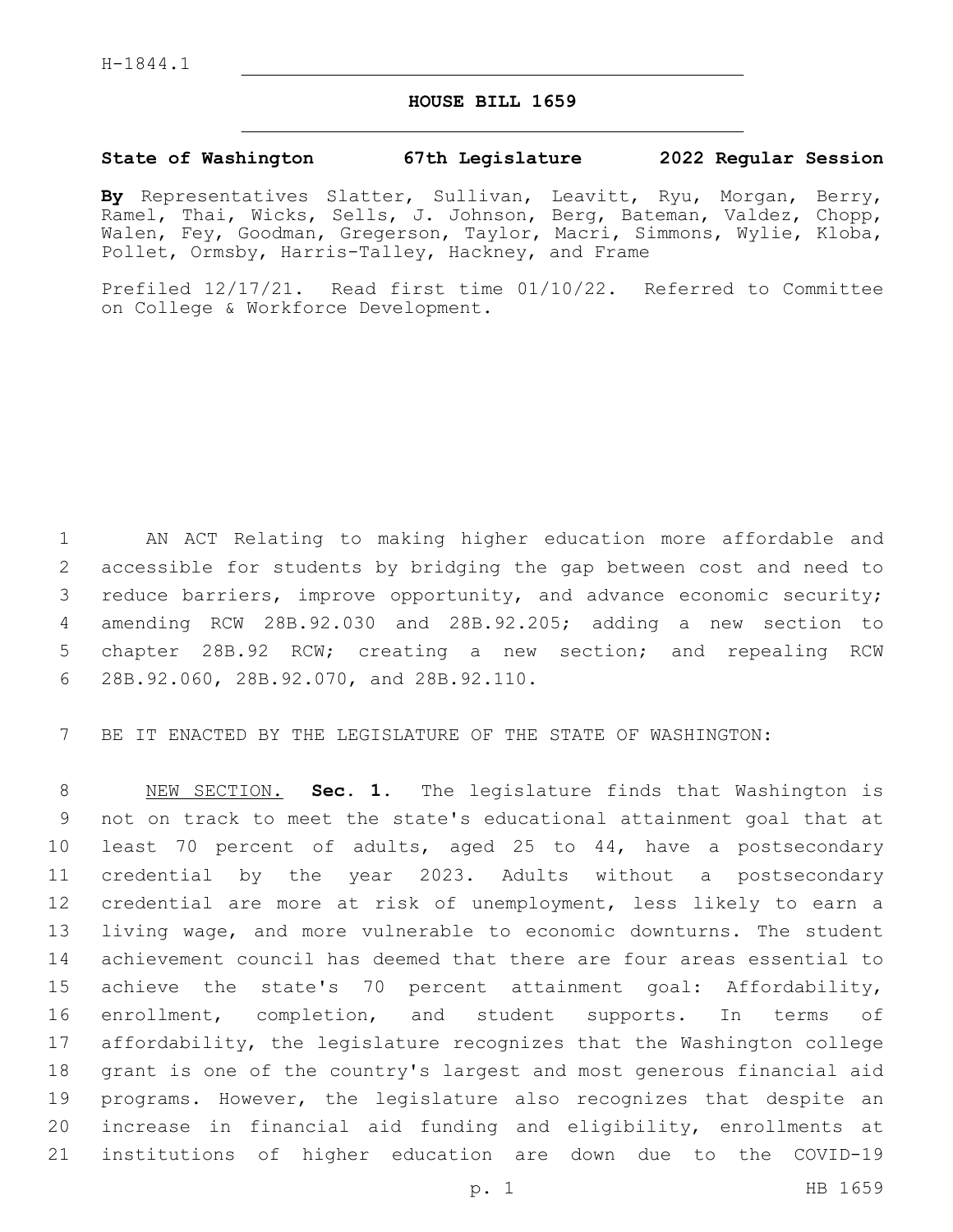pandemic. Many prospective students have made the decision to delay pursuing higher education for a myriad of reasons. However, fewer enrollments mean fewer graduates going on to work in high paying jobs, which could have a significant impact on the state's workforce 5 and economy in the future.

 The legislature intends to continue to work towards making higher education more affordable and accessible for the state's population by expanding the Washington college grant program. In addition, the legislature intends to provide additional support beyond tuition and fees with the recognition that many students struggle to pay for books, supplies, room and board, transportation, child care, and more while pursuing their education. Grants beyond tuition and fees can help bridge the gap for students who are struggling to pay for the entire cost of attendance at an institution of higher education, and are often the difference between a student staying enrolled and 16 completing his or her education and dropping out. Therefore, the legislature intends to bridge the gap and support students by making postsecondary education more affordable, encouraging more enrollments, and helping students complete their credentials so 20 tomorrow's workforce and economy are stronger.

 **Sec. 2.** RCW 28B.92.030 and 2019 c 406 s 21 are each amended to 22 read as follows:

23 As used in this chapter:

 (1) "Bridge grant" means an annual stipend provided in addition to the Washington college grant to provide supplementary financial support to low-income students to cover higher education expenses 27 beyond tuition and fees, such as books, lab fees, supplies, technology, transportation, housing, and child care.

29 (2) "Council" means the student achievement council.

30  $((+2+))$   $(3)$  "Financial aid" means either loans, grants, or both, to students who demonstrate financial need enrolled or accepted for enrollment as a student at institutions of higher education.

33  $((+3+))$   $(4)$  "Financial need" means a demonstrated financial inability to bear the total cost of education as directed in rule by 35 the office.

 (((4))) (5) "Gift aid" means financial aid received, such as grants, scholarships, or worker retraining assistance that provides funds for educational purposes with no obligation of repayment. "Gift aid" does not include student loans, work-study programs, the basic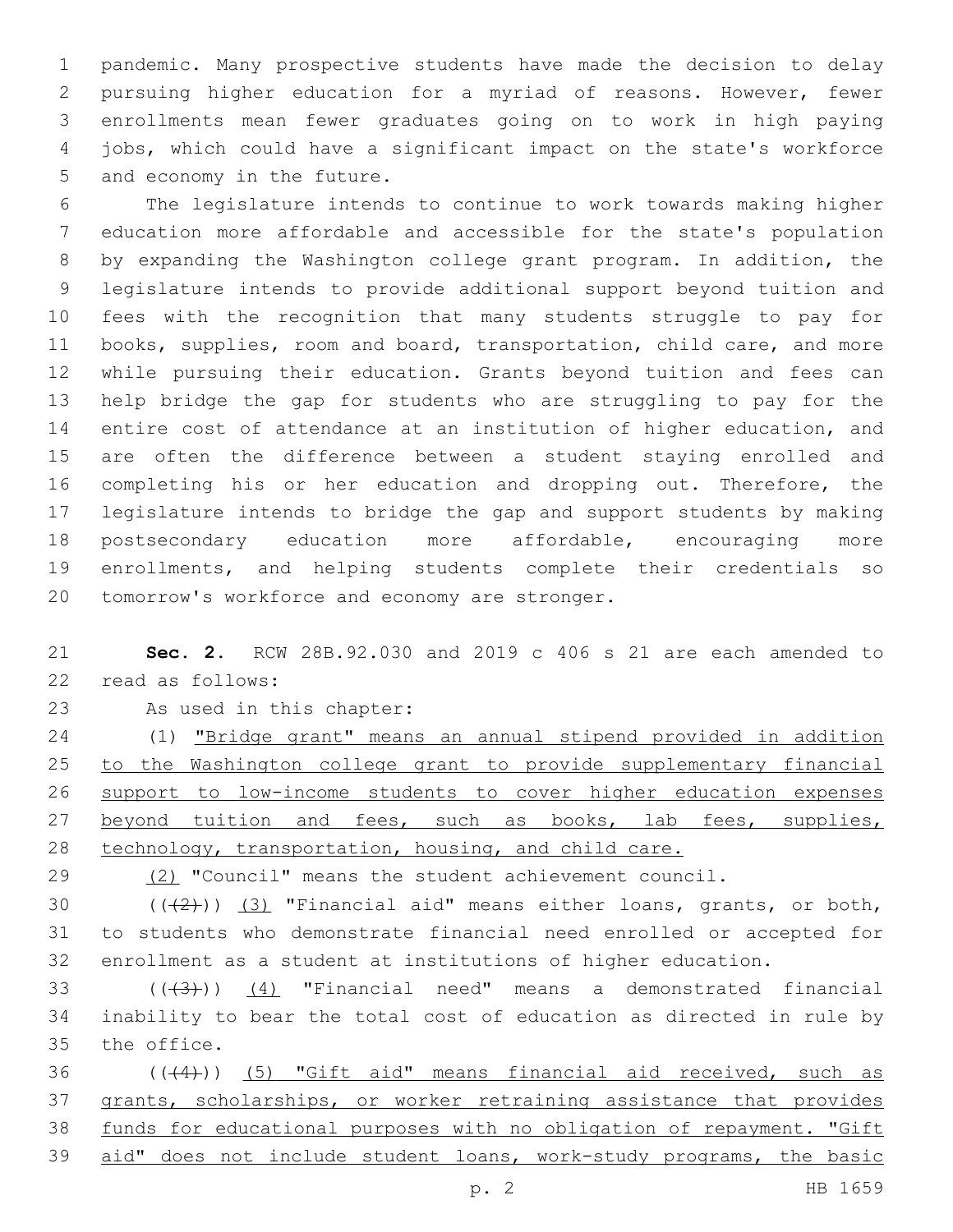1 food employment and training program administered by the department 2 of social and health services, or other employment assistance 3 programs that provide job readiness opportunities and support beyond 4 the costs of tuition, books, and fees.

5 (6) "Institution" or "institutions of higher education" means:

6 (a) Any public university, college, community college, or 7 technical college operated by the state of Washington or any 8 political subdivision thereof;  $((\theta \cdot \hat{r}))$ 

 (b) Any other university, college, school, or institute in the state of Washington offering instruction beyond the high school level that is a member institution of an accrediting association recognized by rule of the council for the purposes of this section and that agrees to and complies with program rules adopted pursuant to RCW 28B.92.150. However, any institution, branch, extension or facility operating within the state of Washington that is affiliated with an 16 institution operating in another state must be:

17 (i) A separately accredited member institution of any such 18 accrediting association;

19 (ii) A branch of a member institution of an accrediting 20 association recognized by rule of the council for purposes of this 21 section, that is eligible for federal student financial aid 22 assistance and has operated as a nonprofit college or university 23 delivering on-site classroom instruction for a minimum of ((twenty)) 24 20 consecutive years within the state of Washington, and has an 25 annual enrollment of at least ((seven hundred)) 700 full-time 26 equivalent students; or

27 (iii) A nonprofit institution recognized by the state of 28 Washington as provided in RCW 28B.77.240; or

29 (( $(iiv)$ ) (c) An approved apprenticeship program under chapter 49.04 RCW.30

31  $((+5+))$   $(7)$  "Maximum Washington college grant":

32 (a) For students attending two or four-year institutions of 33 higher education as defined in RCW 28B.10.016, is tuition and 34 estimated fees for  $((fifteen))$  15 quarter credit hours or the 35 equivalent, as determined by the office, including operating fees, 36 building fees, and services and activities fees.

37 (b) For students attending private four-year not-for-profit 38 institutions of higher education in Washington, in the 2019-20 39 academic year, is ((nine thousand seven hundred thirty-nine dollars))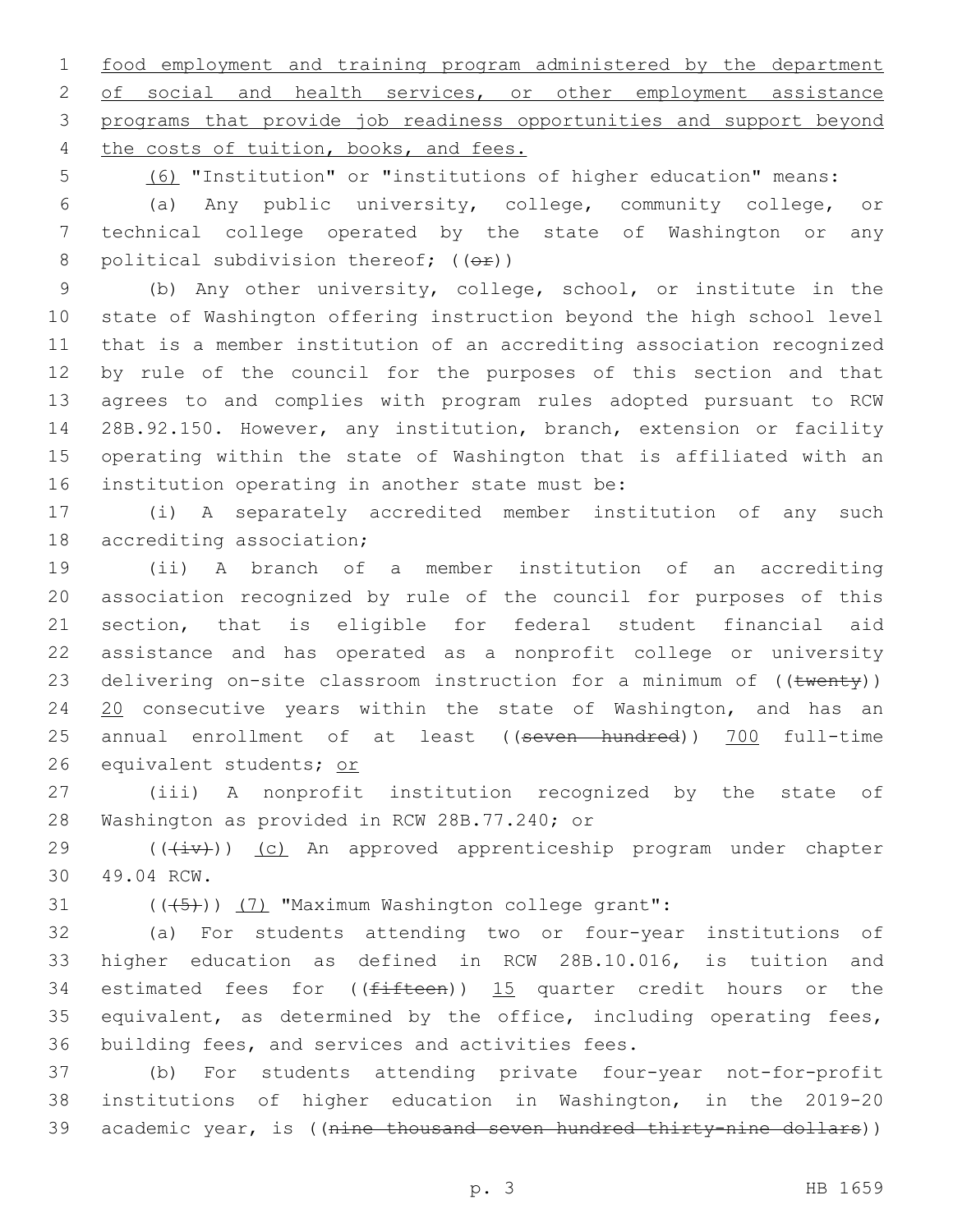1 \$9,739 and may increase each year afterwards by no more than the 2 tuition growth factor.

3 (c) For students attending two-year private not-for-profit 4 institutions of higher education in Washington, in the 2019-20 5 academic year, is ((three thousand six hundred ninety-four dollars)) 6 \$3,694 and may increase each year afterwards by no more than the 7 tuition growth factor.

8 (d) For students attending four-year private for-profit 9 institutions of higher education in Washington, in the 2019-20 10 academic year, is ((eight thousand five hundred seventeen dollars)) 11 \$8,517 and may increase each year afterwards by no more than the 12 tuition growth factor.

13 (e) For students attending two-year private for-profit 14 institutions of higher education in Washington, in the 2019-20 15 academic year, is ((two thousand eight hundred twenty-three dollars)) 16 \$2,823 and may increase each year afterwards by no more than the 17 tuition growth factor.

18 (f) For students attending Western Governors University-19 Washington, as established in RCW 28B.77.240, in the 2019-20 academic 20 year, is (( $f$ ive thousand six hundred nineteen dollars))  $$5,619$  and 21 may increase each year afterwards by no more than the tuition growth 22 factor.

23 (g) For students attending approved apprenticeship programs, is 24 tuition and fees, as determined by the office, in addition to 25 required program supplies and equipment.

26 (((6)) (8) "Office" means the office of student financial 27 assistance.

 $((+7+))$   $(9)$  "Tuition growth factor" means an increase of no more than the average annual percentage growth rate of the median hourly 30 wage for Washington for the previous (( $f$ ourteen))  $14$  years as the wage is determined by the federal bureau of labor statistics.

32 NEW SECTION. **Sec. 3.** A new section is added to chapter 28B.92 33 RCW to read as follows:

 (1) As part of the Washington college grant program, all Washington college grant recipients who qualify for the maximum Washington college grant are entitled to also receive an annual 37 bridge grant.

38 (2) The office shall award bridge grants to eligible students 39 beginning with the 2022-23 academic year.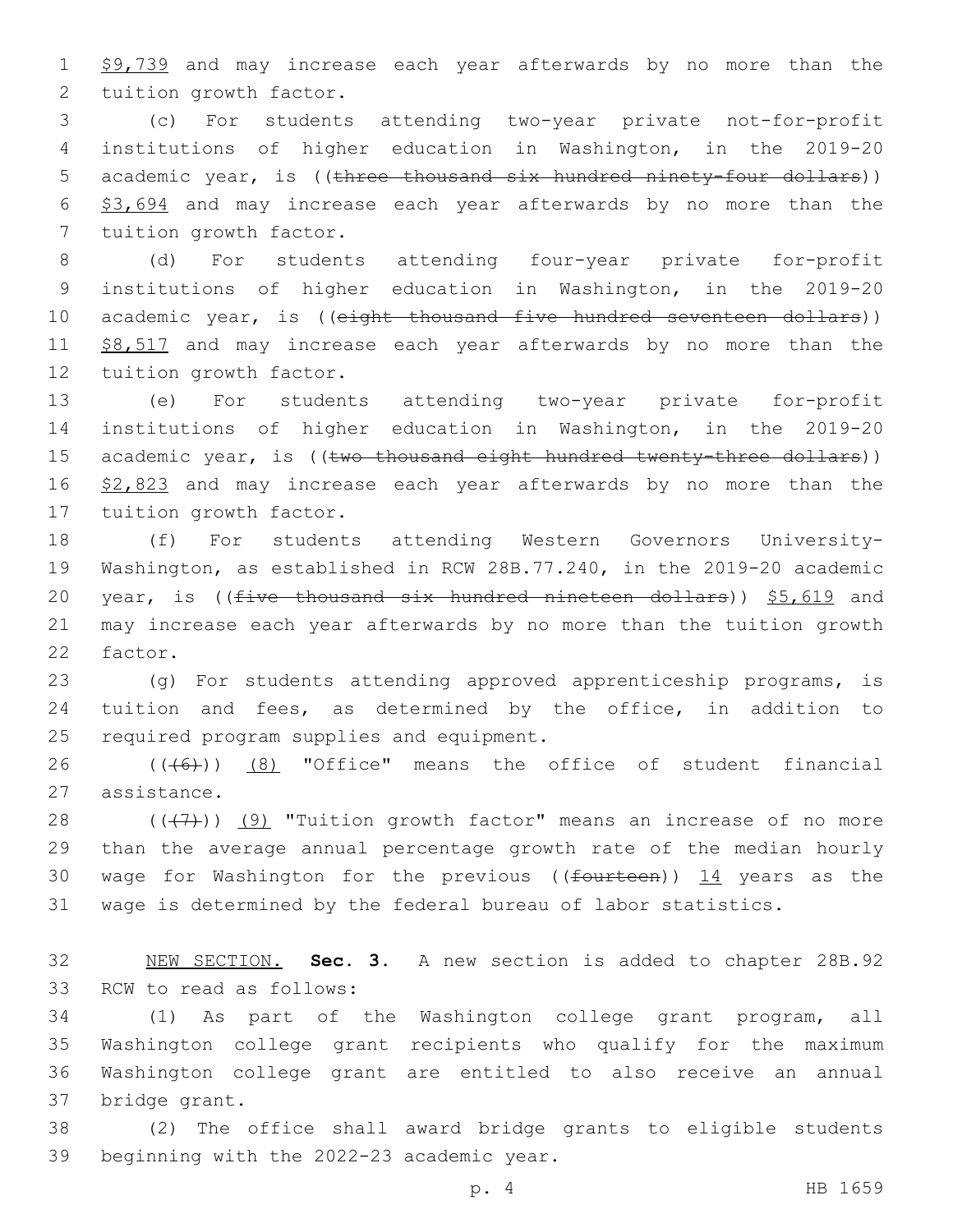(a) For Washington college grant recipients who receive a maximum award, but who are not recipients of the college bound scholarship program under chapter 28B.118 RCW, the bridge grant shall be \$1,000, 4 prorated per term.

 (b) For Washington college grant recipients who receive a maximum award, but who are also recipients of the college bound scholarship program under chapter 28B.118 RCW, the bridge grant shall be \$500, 8 prorated per term.

 (3) To receive the full bridge grant for which the student qualifies, the student needs to be enrolled in an institution of higher education on at least a half-time basis. Students enrolled less than half-time shall receive a prorated bridge grant.

13 (4) The bridge grant shall be applied to a student's financial 14 aid package after all other gift aid has been awarded to the student.

15 **Sec. 4.** RCW 28B.92.205 and 2019 c 406 s 20 are each amended to 16 read as follows:

17 In addition to other eligibility requirements outlined in this 18 chapter, students who demonstrate financial need are eligible to 19 receive the Washington college grant. Financial need is as follows:

20 (1) ((Until academic year 2020-21, students with family incomes 21 between zero and fifty percent of the state median family income, 22 adjusted for family size, shall receive the maximum Washington 23 college grant as defined in RCW 28B.92.030. Grants for students with 24 incomes between fifty-one and seventy percent of the state median 25 family income, adjusted for family size, shall be prorated at the 26 following percentages of the maximum Washington college grant amount:

27 (a) Seventy percent for students with family incomes between 28 fifty-one and fifty-five percent of the state median family income;

29 (b) Sixty-five percent for students with family incomes between 30 fifty-six and sixty percent of the state median family income;

31 (c) Sixty percent for students with family incomes between sixty-32 one and sixty-five percent of the state median family income; and

33 (d) Fifty percent for students with family incomes between sixty-34 six and seventy percent of the state median family income.

35  $(2)$ )) Beginning with academic year  $((2020-21))$  2022-23, students 36 with family incomes between zero and ((fifty-five)) 70 percent of the 37 state median family income, adjusted for family size, shall receive 38 the maximum Washington college grant as defined in RCW 28B.92.030. 39 Grants for students with incomes between (( $f$ ifty-six)) 71 and ((one

p. 5 HB 1659